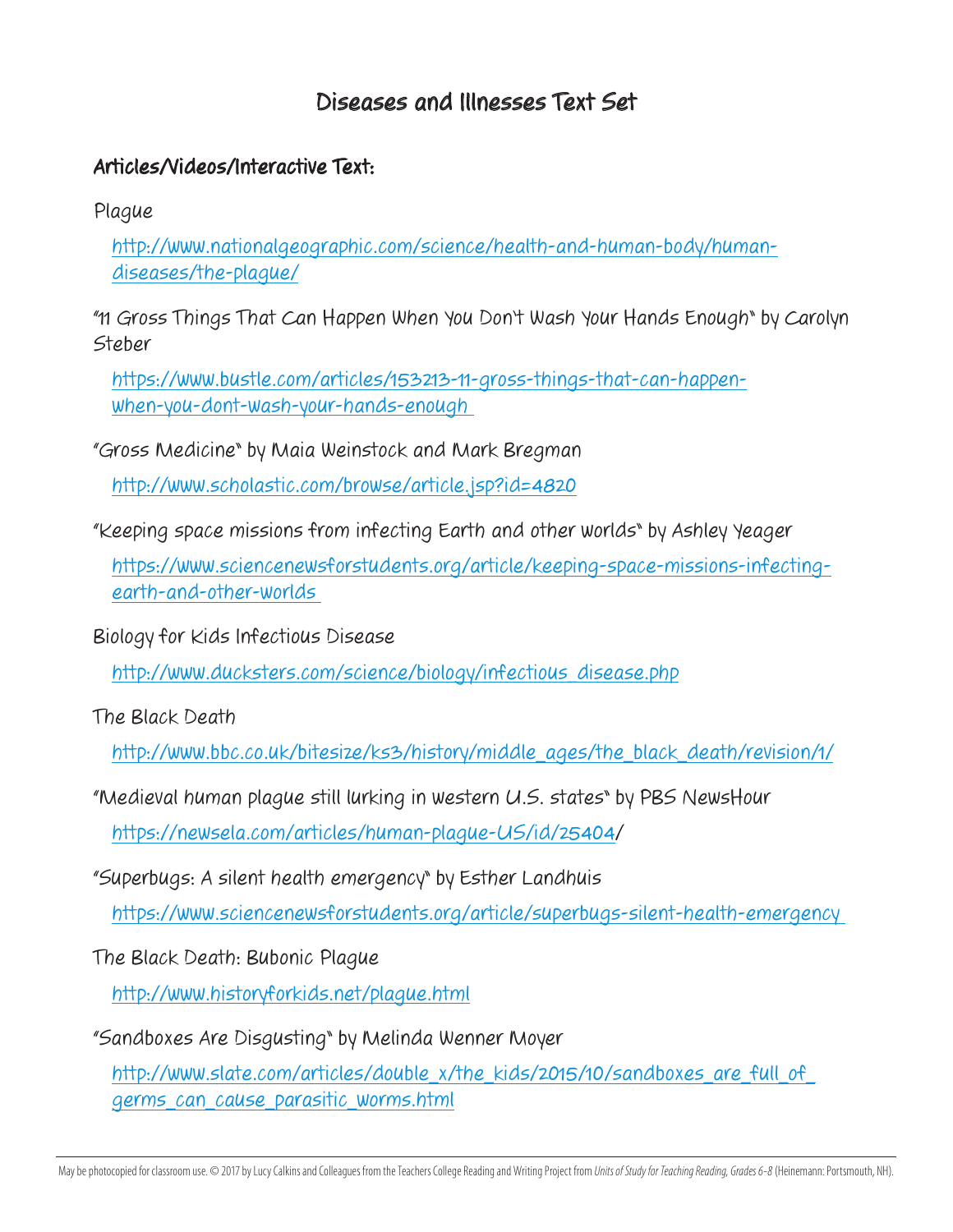- How do cancer cells behave differently from healthy ones? George Zaidan <https://www.youtube.com/watch?v=BmFEoCFDi-w>
- "Liberia celebrates the end of Ebola, but people are still on guard" by Los Angeles Times [https://newsela.com/articles/liberia-ebolafree/id/9447/](https://newsela.com/articles/liberia-ebolafree/id/9447)
- "How Gross Is Your Shopping Cart?" by Michael Bartiromo

<http://www.foxnews.com/lifestyle/2013/07/30/how-gross-is-your-shopping-cart.html>

"Common plant could help fight Zika virus" by Sid Perkins

[https://www.sciencenewsforstudents.org/article/common-plant-could-help](https://www.sciencenewsforstudents.org/article/common-plant-could-help-fight-zika-virus )[fight-zika-virus](https://www.sciencenewsforstudents.org/article/common-plant-could-help-fight-zika-virus ) 

Cell vs. virus: A battle for health - Shannon Stiles

<https://www.youtube.com/watch?v=oqGuJhOeMek>

"This sounds gross, but some scientists think worms may help treat allergies" by Philadelphia Inquirer

<https://newsela.com/articles/worm-health/id/11543>/

"The earliest evidence of plague" by Bruce Bower

[https://www.sciencenewsforstudents.org/article/earliest-evidence-plague](https://www.sciencenewsforstudents.org/article/earliest-evidence-plague ) 

"Pandemic Risk Grows as New Cases Pop Up"

[https://www.studentnewsdaily.com/daily-news-article/pandemic-risk-grows-as-new](https://www.studentnewsdaily.com/daily-news-article/pandemic-risk-grows-as-new-cases-pop-up/ )[cases-pop-up/](https://www.studentnewsdaily.com/daily-news-article/pandemic-risk-grows-as-new-cases-pop-up/ ) 

Vultures are Gross-ly Important

<http://kids.nationalgeographic.com/explore/nature/vultures>/

"One out of five children have mental illness, and schools often don't help" by Jenny Gold

[http://www.pbs.org/newshour/rundown/one-five-children-mental-illness-schools](http://www.pbs.org/newshour/rundown/one-five-children-mental-illness-schools-often-dont-help/ )[often-dont-help/](http://www.pbs.org/newshour/rundown/one-five-children-mental-illness-schools-often-dont-help/ ) 

"Two studies prove Ebola virus infects humans more easily, is deadlier" by Scientific American

[https://newsela.com/articles/ebola-virus-mutation/id/23760/](https://newsela.com/articles/ebola-virus-mutation/id/23760)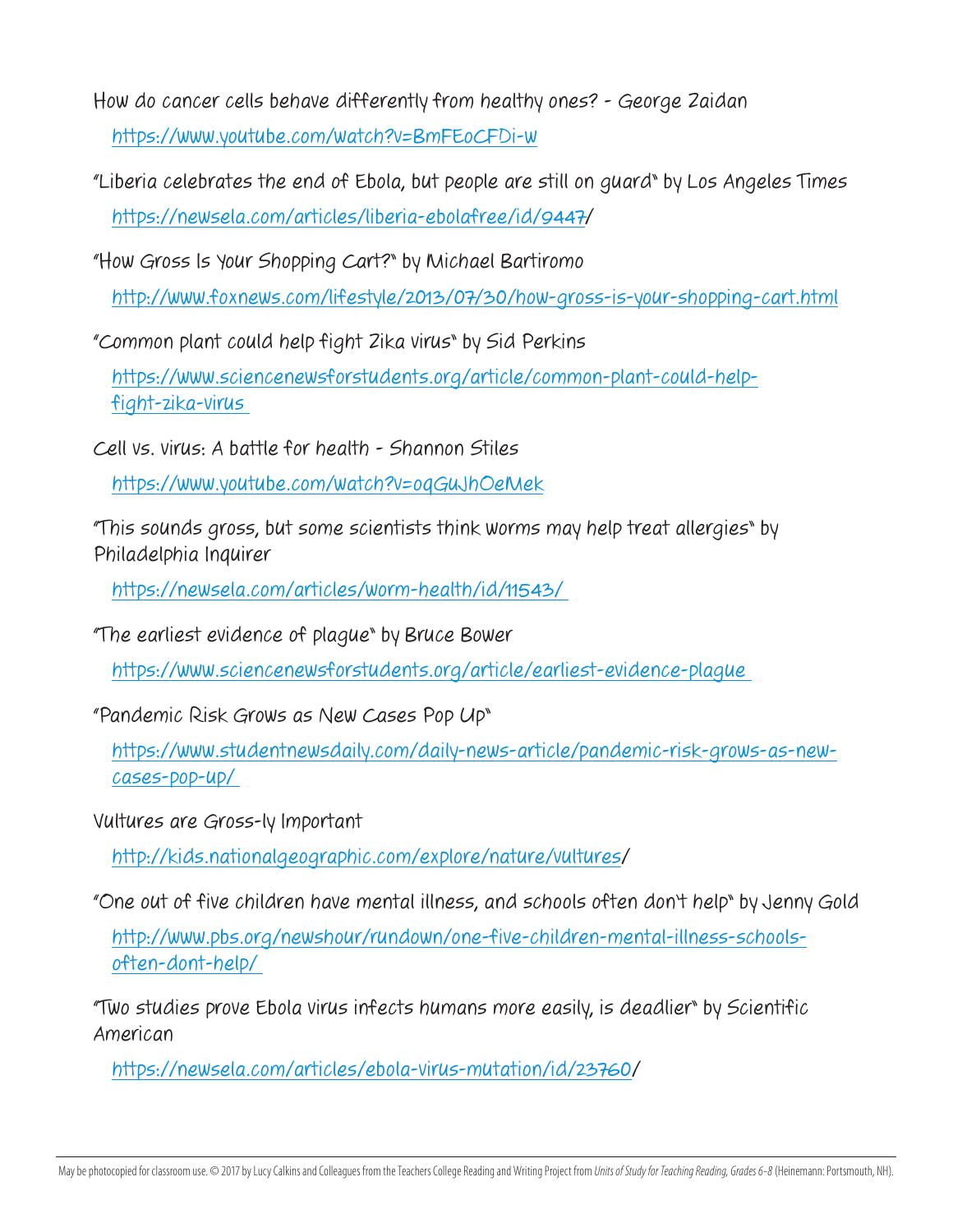Show Me the Science - How to Wash Your Hands

<https://www.cdc.gov/handwashing/show-me-the-science-handwashing.html>

"Liberia cautiously declared free of Ebola after a deadly year" by Los Angeles Times [https://newsela.com/articles/liberia-ebolafree/id/9446/](https://newsela.com/articles/liberia-ebolafree/id/9446)

"Mental Health In Schools: A Hidden Crisis Affecting Millions Of Students" by Meg Anderson

[http://www.npr.org/sections/ed/2016/08/31/464727159/mental-health-in-schools-a](http://www.npr.org/sections/ed/2016/08/31/464727159/mental-health-in-schools-a-hidden-crisis-affecting-millions-of-students )[hidden-crisis-affecting-millions-of-students](http://www.npr.org/sections/ed/2016/08/31/464727159/mental-health-in-schools-a-hidden-crisis-affecting-millions-of-students ) 

"Zika can damage the brains of even adults" by Meghan Rosen

<https://www.sciencenewsforstudents.org/article/zika-can-damage-brains-even-adults>

"Explainer: What is a virus?" by Allen Cheng

<https://newsela.com/articles/lib-convo-what-is-a-virus/id/29089>/

"Hunting the mysterious source of a global illness" by Lindsey Konkel

[https://www.sciencenewsforstudents.org/article/hunting-mysterious-source](https://www.sciencenewsforstudents.org/article/hunting-mysterious-source-global-illness )[global-illness](https://www.sciencenewsforstudents.org/article/hunting-mysterious-source-global-illness ) 

"Chipotle Faces Another Foodborne Illness Outbreak, This Time In Boston" by Dan Charles

[http://www.npr.org/sections/thesalt/2015/12/09/459056550/](http://www.npr.org/sections/thesalt/2015/12/09/459056550/chipotle-faces-another-foodborne-illness-outbreak-this-time-in-boston ) [chipotle-faces-another-foodborne-illness-outbreak-this-time-in-boston](http://www.npr.org/sections/thesalt/2015/12/09/459056550/chipotle-faces-another-foodborne-illness-outbreak-this-time-in-boston ) 

"Kids now getting 'adult' disease" by Emily Sohn

[https://www.sciencenewsforstudents.org/article/kids-now-getting-adult-disease](https://www.sciencenewsforstudents.org/article/kids-now-getting-adult-disease )

How to Clean and Disinfect Schools to Help Slow the Spread of Flu

[https://www.cdc.gov/flu/pdf/freeresources/updated/cleaning\\_disinfecting\\_](https://www.cdc.gov/flu/pdf/freeresources/updated/cleaning_disinfecting_schools.pdf) [schools.pdf](https://www.cdc.gov/flu/pdf/freeresources/updated/cleaning_disinfecting_schools.pdf)

"Flea bite is likely cause of Oregon teen's bubonic plague" by Washington Post [https://newsela.com/articles/oregon-plague/id/12786/](https://newsela.com/articles/oregon-plague/id/12786)

Your Best Shot is the Flu Shot

[https://www.cdc.gov/Features/FLU/](https://www.cdc.gov/Features/FLU)